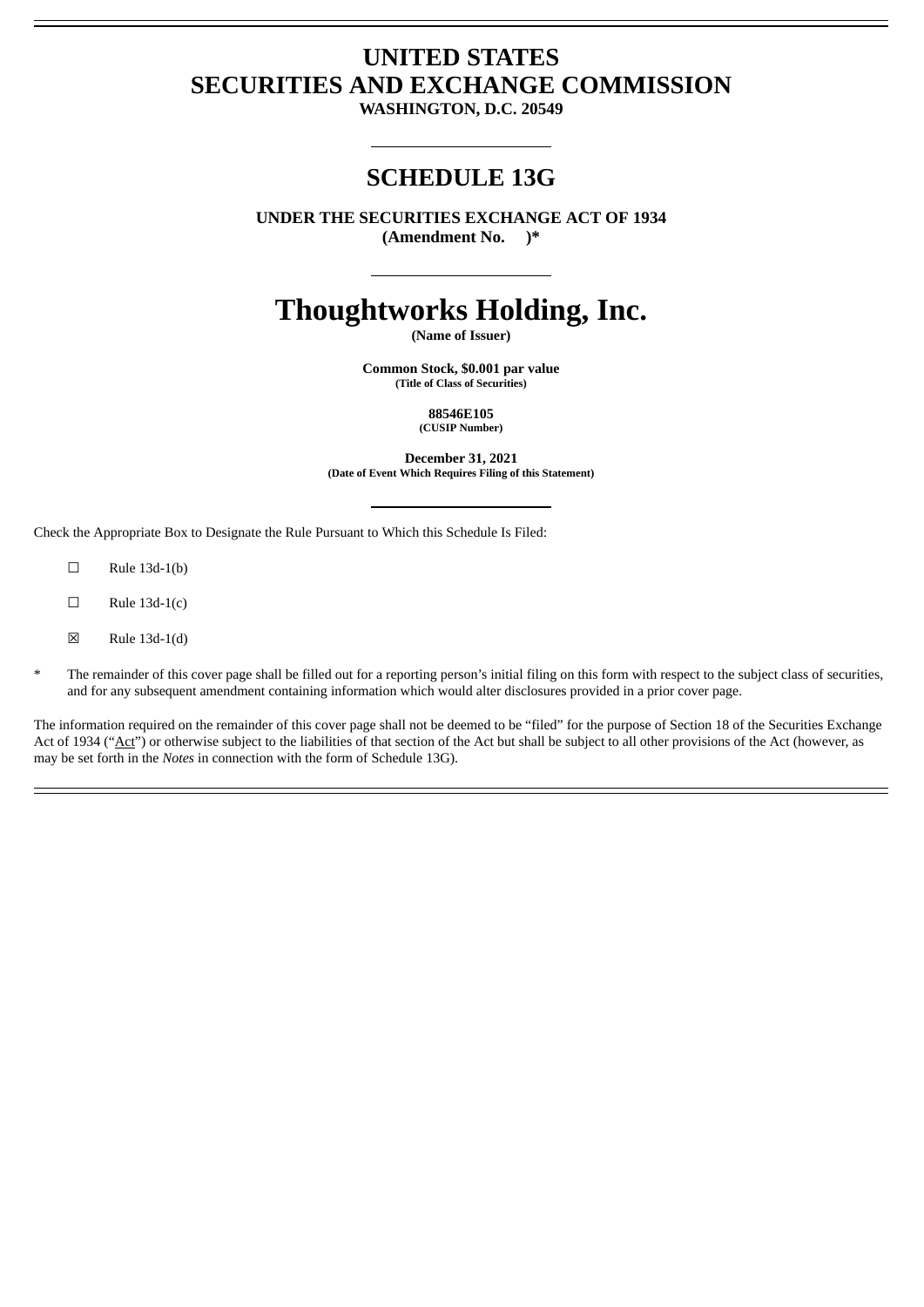| 1.  | Names of Reporting Persons                                           |          |                                                   |  |  |  |
|-----|----------------------------------------------------------------------|----------|---------------------------------------------------|--|--|--|
|     | Turing EquityCo II L.P.                                              |          |                                                   |  |  |  |
| 2.  | Check The Appropriate Box if a Member of a Group (See Instructions)  |          |                                                   |  |  |  |
|     | (a) $\Box$                                                           |          | (b) $\Box$                                        |  |  |  |
|     |                                                                      |          |                                                   |  |  |  |
| 3.  | <b>SEC Use Only</b>                                                  |          |                                                   |  |  |  |
| 4.  | Citizenship or Place of Organization                                 |          |                                                   |  |  |  |
|     |                                                                      | Guernsey |                                                   |  |  |  |
|     |                                                                      | 5.       | <b>Sole Voting Power</b>                          |  |  |  |
|     | Number of                                                            |          | $\bf{0}$                                          |  |  |  |
|     | <b>Shares</b>                                                        | 6.       | <b>Shared Voting Power</b>                        |  |  |  |
|     | <b>Beneficially</b><br>Owned By                                      |          | 197,750,138                                       |  |  |  |
|     | Each                                                                 | 7.       | <b>Sole Dispositive Power</b>                     |  |  |  |
|     | Reporting<br>Person                                                  |          | $\bf{0}$                                          |  |  |  |
|     | With                                                                 |          | <b>Shared Dispositive Power</b>                   |  |  |  |
|     |                                                                      |          | 197,750,138                                       |  |  |  |
| 9.  | Aggregate Amount Beneficially Owned by Each Reporting Person         |          |                                                   |  |  |  |
|     | 197,750,138                                                          |          |                                                   |  |  |  |
| 10. | Check Box if the Aggregate Amount in Row (9) Excludes Certain Shares |          |                                                   |  |  |  |
|     | $\Box$                                                               |          |                                                   |  |  |  |
| 11. |                                                                      |          | Percent of Class Represented By Amount in Row (9) |  |  |  |
|     | $64.8\%(1)$                                                          |          |                                                   |  |  |  |
| 12. |                                                                      |          | Type of Reporting Person (See Instructions)       |  |  |  |
|     | PN                                                                   |          |                                                   |  |  |  |

(1) All percentages set forth on the cover pages hereto were calculated based on 305,117,043 shares of Common Stock outstanding as of November 11, 2021 as reported on the Issuer's Form 10-Q filed with the U.S. Securities and Exchange Commission on November 15, 2021.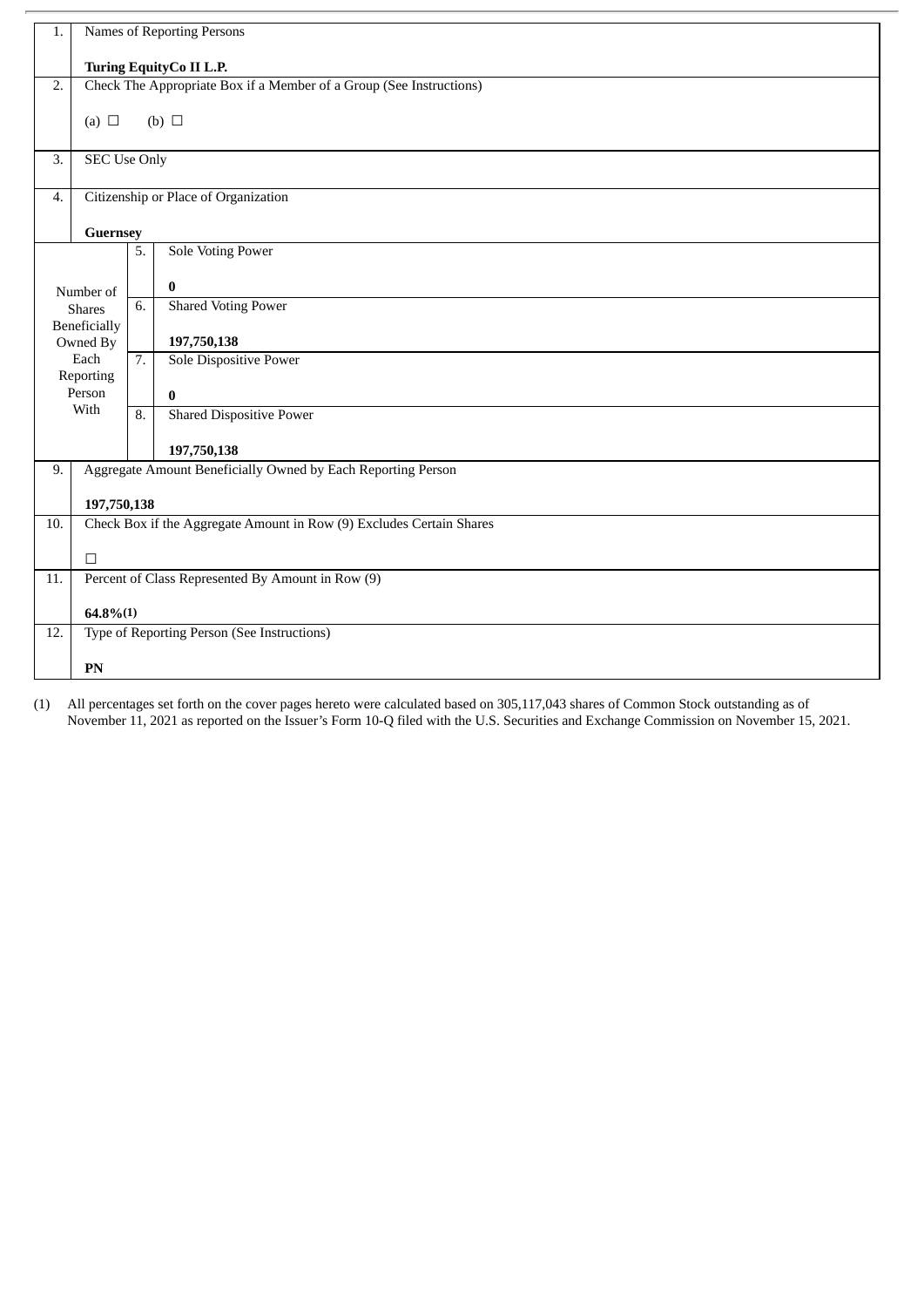| 1.  | Names of Reporting Persons                                          |                  |                                                                      |  |  |
|-----|---------------------------------------------------------------------|------------------|----------------------------------------------------------------------|--|--|
|     | Apax IX GP Co. Limited                                              |                  |                                                                      |  |  |
| 2.  | Check The Appropriate Box if a Member of a Group (See Instructions) |                  |                                                                      |  |  |
|     |                                                                     |                  |                                                                      |  |  |
|     | (a) $\Box$<br>(b) $\Box$                                            |                  |                                                                      |  |  |
| 3.  |                                                                     |                  |                                                                      |  |  |
|     | <b>SEC Use Only</b>                                                 |                  |                                                                      |  |  |
| 4.  | Citizenship or Place of Organization                                |                  |                                                                      |  |  |
|     |                                                                     |                  |                                                                      |  |  |
|     | Guernsey                                                            | 5.               | <b>Sole Voting Power</b>                                             |  |  |
|     |                                                                     |                  |                                                                      |  |  |
|     | Number of                                                           |                  | $\bf{0}$                                                             |  |  |
|     | <b>Shares</b>                                                       | 6.               | <b>Shared Voting Power</b>                                           |  |  |
|     | <b>Beneficially</b>                                                 |                  |                                                                      |  |  |
|     | Owned By                                                            |                  | 197,750,138                                                          |  |  |
|     | Each<br>Reporting                                                   | $\overline{7}$ . | <b>Sole Dispositive Power</b>                                        |  |  |
|     | Person                                                              |                  | $\bf{0}$                                                             |  |  |
|     | With                                                                | 8.               | <b>Shared Dispositive Power</b>                                      |  |  |
|     |                                                                     |                  |                                                                      |  |  |
|     |                                                                     |                  | 197,750,138                                                          |  |  |
| 9.  |                                                                     |                  | Aggregate Amount Beneficially Owned by Each Reporting Person         |  |  |
|     | 197,750,138                                                         |                  |                                                                      |  |  |
| 10. |                                                                     |                  | Check Box if the Aggregate Amount in Row (9) Excludes Certain Shares |  |  |
|     | $\Box$                                                              |                  |                                                                      |  |  |
| 11. |                                                                     |                  | Percent of Class Represented By Amount in Row (9)                    |  |  |
|     |                                                                     |                  |                                                                      |  |  |
|     | $64.8\%(1)$                                                         |                  |                                                                      |  |  |
| 12. |                                                                     |                  | Type of Reporting Person (See Instructions)                          |  |  |
|     | 00                                                                  |                  |                                                                      |  |  |
|     |                                                                     |                  |                                                                      |  |  |

(1) All percentages set forth on the cover pages hereto were calculated based on 305,117,043 shares of Common Stock outstanding as of November 11, 2021 as reported on the Issuer's Form 10-Q filed with the U.S. Securities and Exchange Commission on November 15, 2021.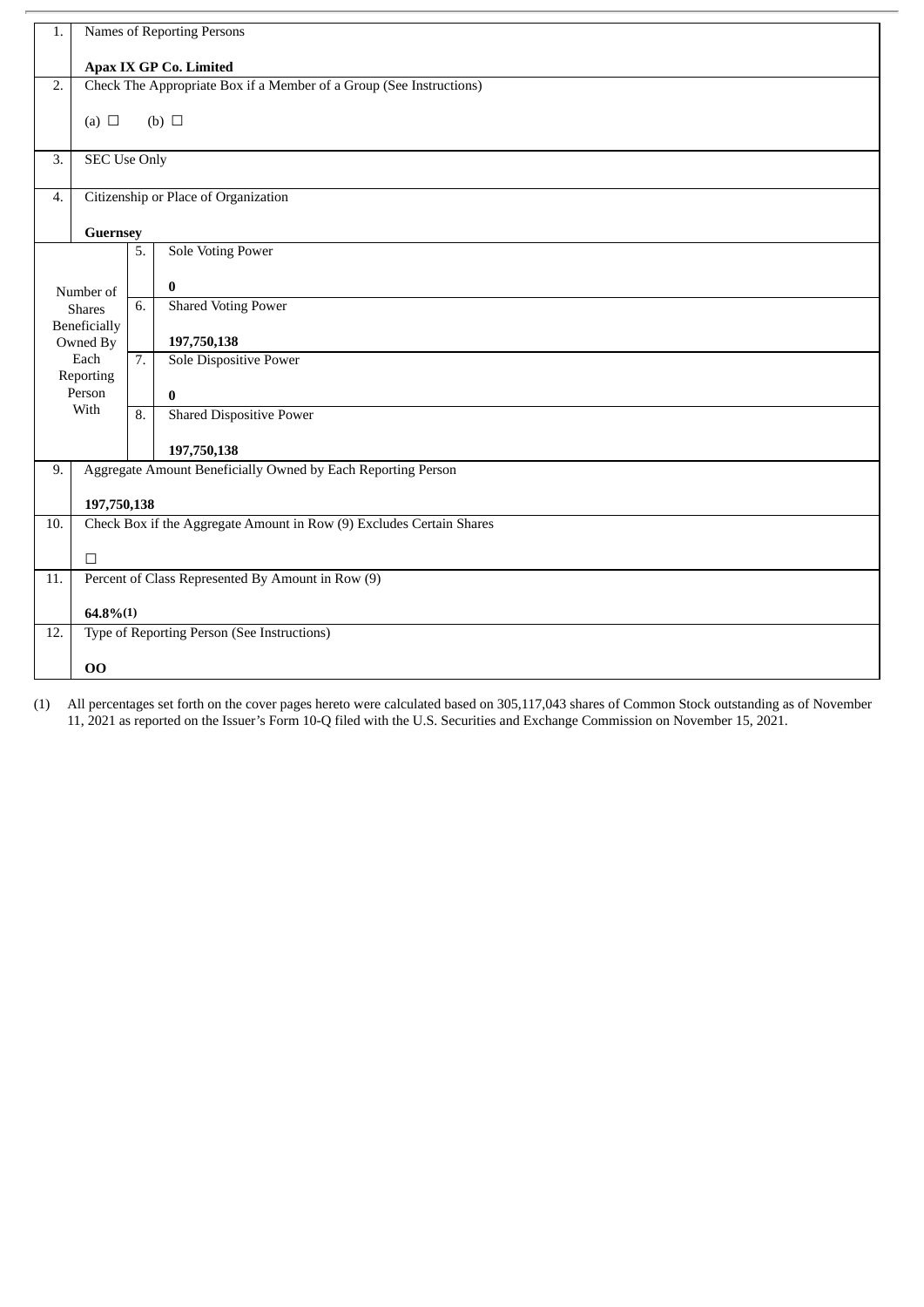| Item $1(a)$ . | <b>Name of Issuer</b>                                                                                                                                                                                                                                                                                                                           |
|---------------|-------------------------------------------------------------------------------------------------------------------------------------------------------------------------------------------------------------------------------------------------------------------------------------------------------------------------------------------------|
|               | Thoughtworks Holding, Inc.                                                                                                                                                                                                                                                                                                                      |
|               |                                                                                                                                                                                                                                                                                                                                                 |
| Item $1(b)$ . | <b>Address of the Issuer's Principal Executive Offices</b>                                                                                                                                                                                                                                                                                      |
|               | 200 East Randolph Street, 25th Floor<br>Chicago, Illinois 60601                                                                                                                                                                                                                                                                                 |
| Item $2(a)$ . | <b>Names of Persons Filing</b>                                                                                                                                                                                                                                                                                                                  |
|               | This Statement is being jointly filed by Turing EquityCo II L.P. ("EquityCo II") and Apax IX GP Co. Limited ("Apax IX GP" and,<br>together with EquityCo II, the "Reporting Persons").                                                                                                                                                          |
|               | The Reporting Persons have entered into a Joint Filing Agreement, dated February 11, 2022, a copy of which is attached as Exhibit A to<br>this Statement, pursuant to which the Reporting Persons agreed to file this Schedule 13G and any amendments thereto jointly in<br>accordance with the provisions of Rule $13d-1(k)(1)$ under the Act. |
| Item $2(b)$ . | Address of the Principal Business Office, or if none, Residence:                                                                                                                                                                                                                                                                                |
|               | PO Box 656, East Wing, Trafalgar Court, Les Banques, St. Peter Port, Guernsey, GY1 3PP for Equity Co II.                                                                                                                                                                                                                                        |
|               | Royal Bank Place, Third Floor, 1 Glategny Esplanade, St. Peter Port, Guernsey, GY1 2HJ for Apax IX GP.                                                                                                                                                                                                                                          |
| Item $2(c)$ . | Citizenship                                                                                                                                                                                                                                                                                                                                     |
|               | See responses to Item 4 on the cover pages hereto.                                                                                                                                                                                                                                                                                              |
| Item $2(d)$ . | <b>Title of Class of Securities</b>                                                                                                                                                                                                                                                                                                             |
|               | Common Stock, \$0.001 par value.                                                                                                                                                                                                                                                                                                                |
| Item $2(e)$ . | <b>CUSIP Number</b>                                                                                                                                                                                                                                                                                                                             |
|               | 88546E105                                                                                                                                                                                                                                                                                                                                       |

Item 3. If this statement is filed pursuant to Rules 13d-1(b), or 13d-2(b) or (c), check whether the person filing is a(n): Not Applicable.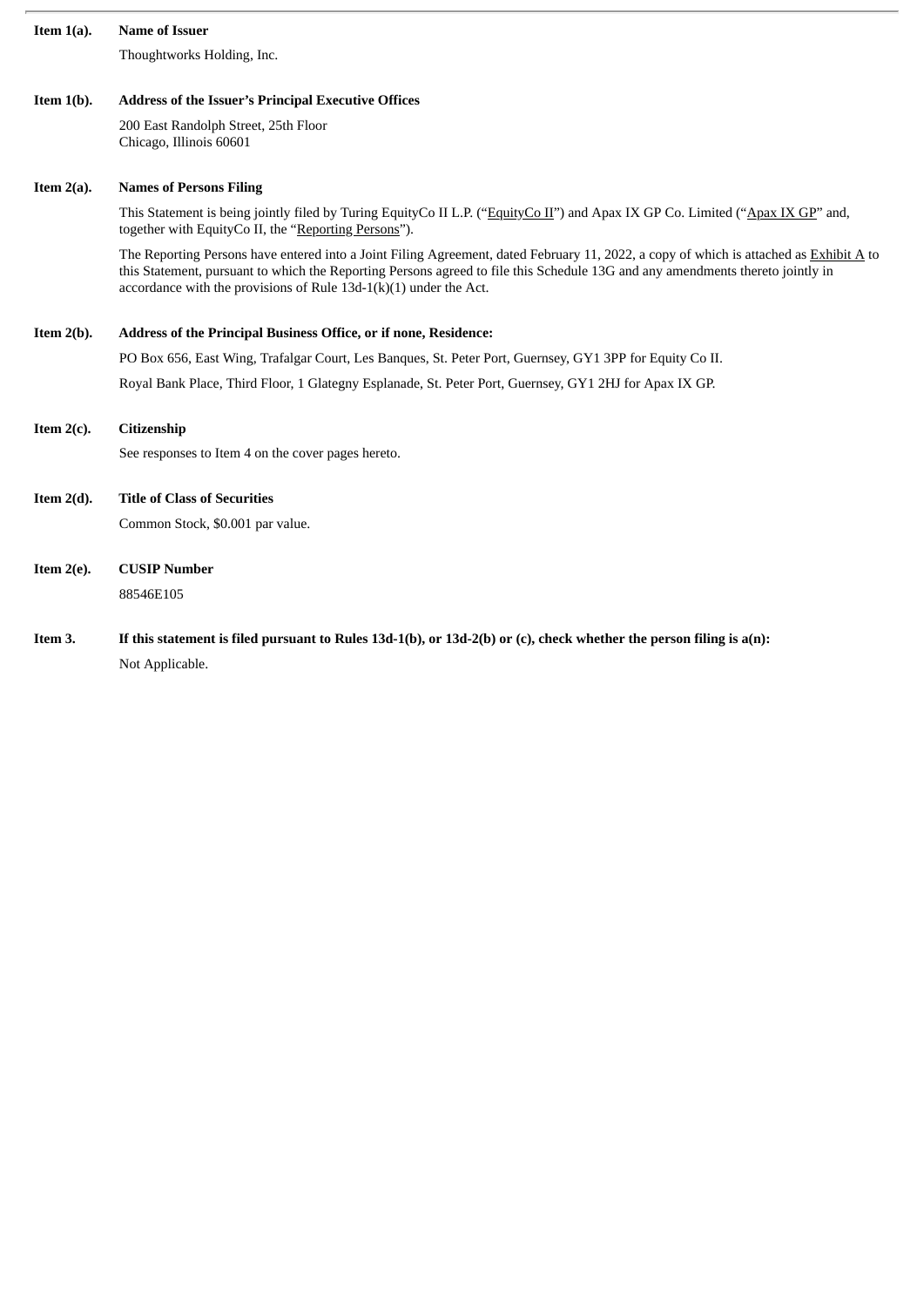| Item 4.  | Ownership                                                                                                                                                                                                                                                                                                                                                                                                                                                                                                                                                                                        |                                                                  |  |  |  |
|----------|--------------------------------------------------------------------------------------------------------------------------------------------------------------------------------------------------------------------------------------------------------------------------------------------------------------------------------------------------------------------------------------------------------------------------------------------------------------------------------------------------------------------------------------------------------------------------------------------------|------------------------------------------------------------------|--|--|--|
| (a)      | <b>Amount beneficially owned:</b>                                                                                                                                                                                                                                                                                                                                                                                                                                                                                                                                                                |                                                                  |  |  |  |
|          |                                                                                                                                                                                                                                                                                                                                                                                                                                                                                                                                                                                                  | See responses to Item 9 on the cover pages hereto.               |  |  |  |
| (b)      | <b>Percent of Class:</b>                                                                                                                                                                                                                                                                                                                                                                                                                                                                                                                                                                         |                                                                  |  |  |  |
|          | See responses to Item 11 on the cover pages hereto.                                                                                                                                                                                                                                                                                                                                                                                                                                                                                                                                              |                                                                  |  |  |  |
| (c)      | Number of shares as to which the Reporting Person has:                                                                                                                                                                                                                                                                                                                                                                                                                                                                                                                                           |                                                                  |  |  |  |
|          | (i)                                                                                                                                                                                                                                                                                                                                                                                                                                                                                                                                                                                              | Sole power to vote or to direct the vote:                        |  |  |  |
|          |                                                                                                                                                                                                                                                                                                                                                                                                                                                                                                                                                                                                  | See responses to Item 5 on the cover pages hereto.               |  |  |  |
|          | (ii)                                                                                                                                                                                                                                                                                                                                                                                                                                                                                                                                                                                             | Shared power to vote or to direct the vote:                      |  |  |  |
|          |                                                                                                                                                                                                                                                                                                                                                                                                                                                                                                                                                                                                  | See responses to Item 6 on the cover pages hereto.               |  |  |  |
|          | (iii)                                                                                                                                                                                                                                                                                                                                                                                                                                                                                                                                                                                            | Sole power to dispose or to direct the disposition of:           |  |  |  |
|          |                                                                                                                                                                                                                                                                                                                                                                                                                                                                                                                                                                                                  | See responses to Item 7 on the cover pages hereto.               |  |  |  |
|          | (iv)                                                                                                                                                                                                                                                                                                                                                                                                                                                                                                                                                                                             | Shared power to dispose or to direct the disposition of:         |  |  |  |
|          |                                                                                                                                                                                                                                                                                                                                                                                                                                                                                                                                                                                                  | See responses to Item 8 on the cover pages hereto.               |  |  |  |
|          | EquityCo II holds the securities reported herein directly. Apax IX GP, through majority vote of its investment committee, shares voting<br>and dispositive power over the reported securities held directly by EquityCo II and, accordingly, may be deemed the beneficial owner<br>of such shares of Thoughtworks Holding, Inc. This Statement shall not be construed as an admission that the any individual member of<br>the investment committee of Apax IX GP is, for the purpose of Section 13(d) or 13(g) of the Act, the beneficial owner of any securities<br>covered by this Statement. |                                                                  |  |  |  |
| Item 5.  | <b>Ownership of Five Percent or Less of a Class</b>                                                                                                                                                                                                                                                                                                                                                                                                                                                                                                                                              |                                                                  |  |  |  |
|          |                                                                                                                                                                                                                                                                                                                                                                                                                                                                                                                                                                                                  | Not Applicable.                                                  |  |  |  |
| Item 6.  | <b>Ownership of More than Five Percent on Behalf of Another Person</b>                                                                                                                                                                                                                                                                                                                                                                                                                                                                                                                           |                                                                  |  |  |  |
|          |                                                                                                                                                                                                                                                                                                                                                                                                                                                                                                                                                                                                  | Not Applicable.                                                  |  |  |  |
| Item 7.  | Identification and Classification of the Subsidiary Which Acquired the Security Being Reported on by the Parent Holding<br>Company                                                                                                                                                                                                                                                                                                                                                                                                                                                               |                                                                  |  |  |  |
|          |                                                                                                                                                                                                                                                                                                                                                                                                                                                                                                                                                                                                  | Not Applicable.                                                  |  |  |  |
| Item 8.  |                                                                                                                                                                                                                                                                                                                                                                                                                                                                                                                                                                                                  | <b>Identification and Classification of Members of the Group</b> |  |  |  |
|          |                                                                                                                                                                                                                                                                                                                                                                                                                                                                                                                                                                                                  | Not Applicable.                                                  |  |  |  |
| Item 9.  |                                                                                                                                                                                                                                                                                                                                                                                                                                                                                                                                                                                                  | <b>Notice of Dissolution of Group</b>                            |  |  |  |
|          |                                                                                                                                                                                                                                                                                                                                                                                                                                                                                                                                                                                                  | Not Applicable.                                                  |  |  |  |
| Item 10. |                                                                                                                                                                                                                                                                                                                                                                                                                                                                                                                                                                                                  | <b>Certification</b>                                             |  |  |  |
|          |                                                                                                                                                                                                                                                                                                                                                                                                                                                                                                                                                                                                  | Not Applicable.                                                  |  |  |  |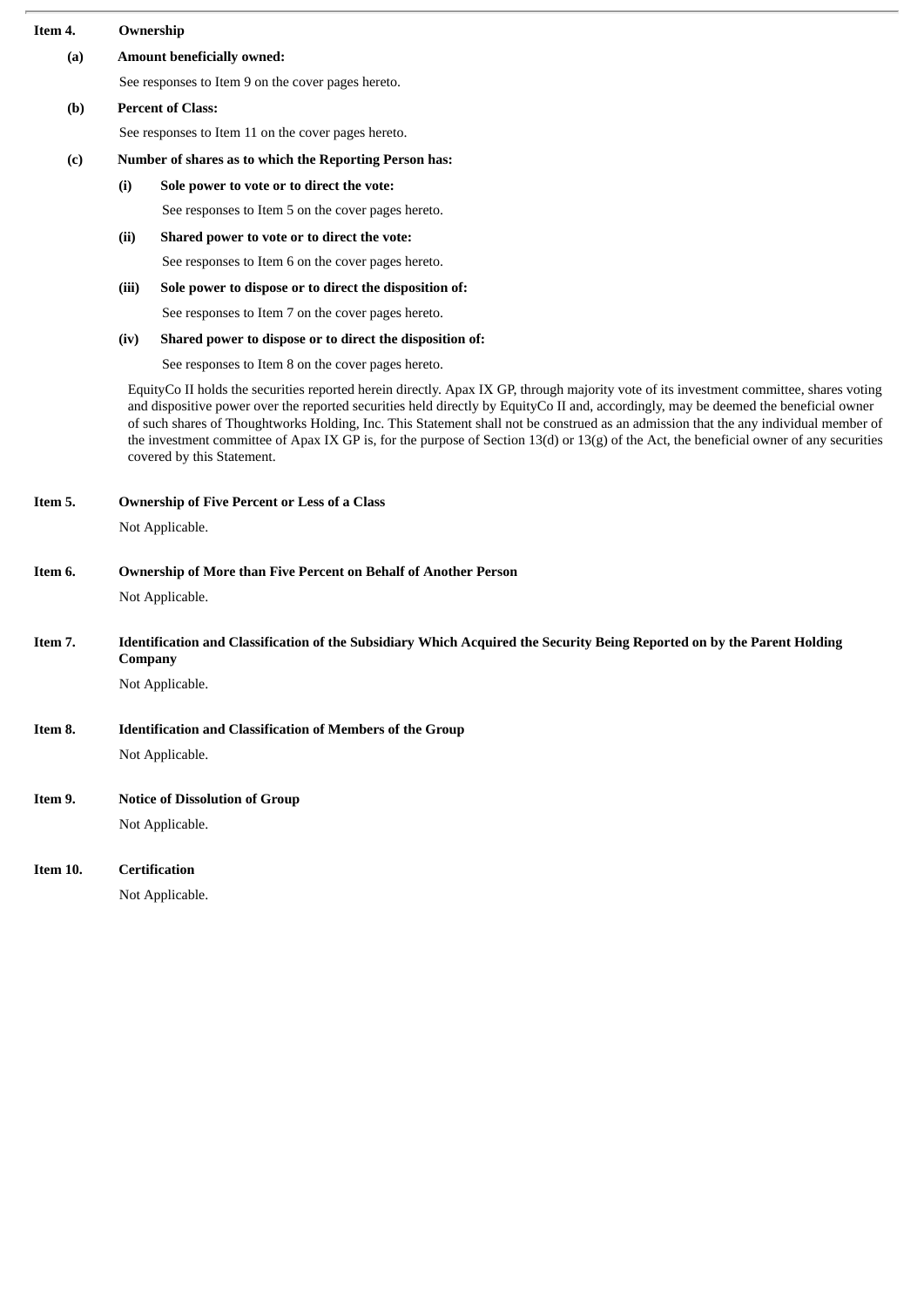## **SIGNATURE**

After reasonable inquiry and to the best of my knowledge and belief, I certify that the information set forth in this statement is true, complete and correct.

Dated: February 11, 2022

# **TURING EQUITY CO. II L.P.**

By: TURING GP CO. LIMITED Its: General Partner

/s/ Gordon Purvis

Name: Gordon Purvis Title: Director

### **APAX IX GP CO. LIMITED**

/s/ Jeremy Latham Name: Jeremy Latham Title: Director